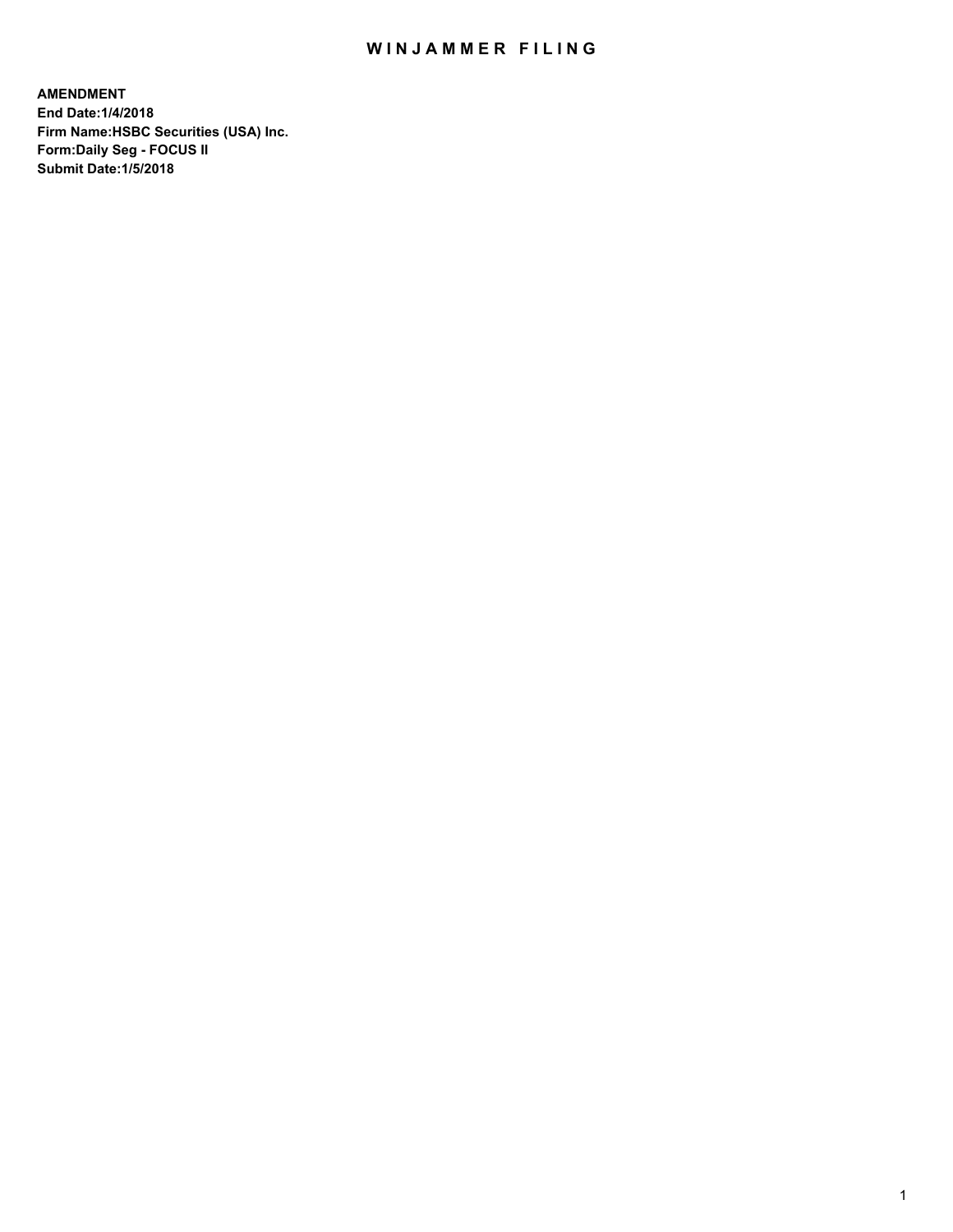## **AMENDMENT**

**End Date:1/4/2018 Firm Name:HSBC Securities (USA) Inc. Form:Daily Seg - FOCUS II Submit Date:1/5/2018 Daily Segregation - Cover Page**

| Name of Company<br><b>Contact Name</b><br><b>Contact Phone Number</b><br><b>Contact Email Address</b>                                                                                                                                                                                                                          | <b>HSBC Securities (USA) Inc.</b><br><b>Michael Vacca</b><br>212-525-7951<br>michael.vacca@us.hsbc.com |
|--------------------------------------------------------------------------------------------------------------------------------------------------------------------------------------------------------------------------------------------------------------------------------------------------------------------------------|--------------------------------------------------------------------------------------------------------|
| FCM's Customer Segregated Funds Residual Interest Target (choose one):<br>a. Minimum dollar amount: ; or<br>b. Minimum percentage of customer segregated funds required:%; or<br>c. Dollar amount range between: and; or<br>d. Percentage range of customer segregated funds required between:% and%.                          | 98,000,000<br><u>00</u><br>00                                                                          |
| FCM's Customer Secured Amount Funds Residual Interest Target (choose one):<br>a. Minimum dollar amount: ; or<br>b. Minimum percentage of customer secured funds required:%; or<br>c. Dollar amount range between: and; or<br>d. Percentage range of customer secured funds required between: % and %.                          | 25,000,000<br><u>00</u><br>00                                                                          |
| FCM's Cleared Swaps Customer Collateral Residual Interest Target (choose one):<br>a. Minimum dollar amount: ; or<br>b. Minimum percentage of cleared swaps customer collateral required:% ; or<br>c. Dollar amount range between: and; or<br>d. Percentage range of cleared swaps customer collateral required between:% and%. | 122,000,000<br><u>0</u><br>0 <sub>0</sub><br>0 <sub>0</sub>                                            |

Attach supporting documents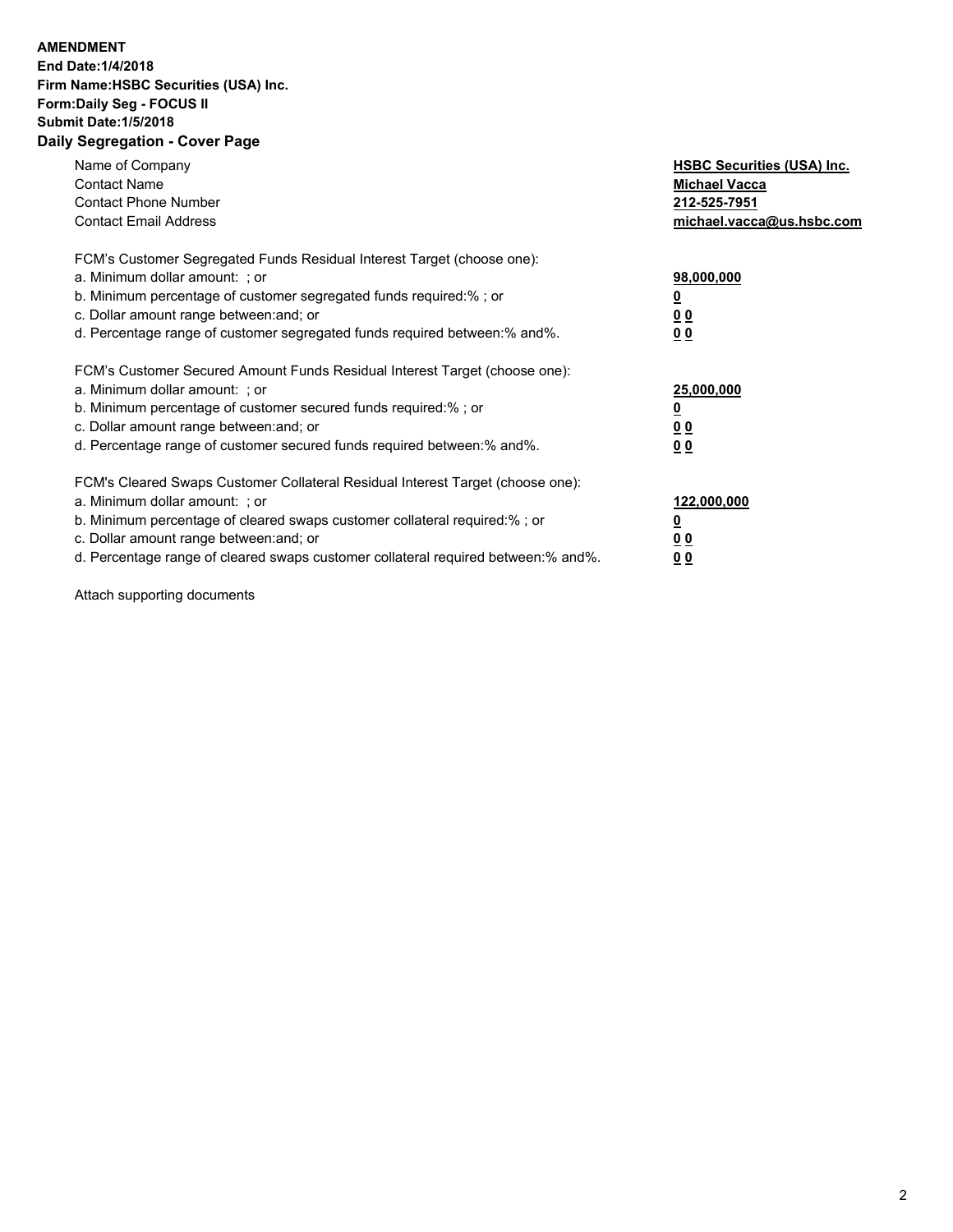|                | <b>AMENDMENT</b><br>End Date: 1/4/2018<br>Firm Name: HSBC Securities (USA) Inc.<br>Form: Daily Seg - FOCUS II<br><b>Submit Date: 1/5/2018</b><br><b>Daily Segregation - Secured Amounts</b> |                                          |
|----------------|---------------------------------------------------------------------------------------------------------------------------------------------------------------------------------------------|------------------------------------------|
|                | Foreign Futures and Foreign Options Secured Amounts                                                                                                                                         |                                          |
|                | Amount required to be set aside pursuant to law, rule or regulation of a foreign                                                                                                            | $Q$ [7305]                               |
|                | government or a rule of a self-regulatory organization authorized thereunder                                                                                                                |                                          |
| 1.             | Net ledger balance - Foreign Futures and Foreign Option Trading - All Customers                                                                                                             |                                          |
|                | A. Cash                                                                                                                                                                                     | <mark>74,731,779</mark> [7315]           |
| 2.             | B. Securities (at market)<br>Net unrealized profit (loss) in open futures contracts traded on a foreign board of trade                                                                      | 104,202,585 [7317]<br>-28,374,842 [7325] |
| 3.             | Exchange traded options                                                                                                                                                                     |                                          |
|                | a. Market value of open option contracts purchased on a foreign board of trade                                                                                                              | $0$ [7335]                               |
|                | b. Market value of open contracts granted (sold) on a foreign board of trade                                                                                                                | $0$ [7337]                               |
| 4.             | Net equity (deficit) (add lines 1.2. and 3.)                                                                                                                                                | 150,559,522 [7345]                       |
| 5.             | Account liquidating to a deficit and account with a debit balances - gross amount                                                                                                           | 5,632,535 [7351]                         |
|                | Less: amount offset by customer owned securities                                                                                                                                            | -5,628,800 [7352] 3,735 [7354]           |
| 6.             | Amount required to be set aside as the secured amount - Net Liquidating Equity<br>Method (add lines 4 and 5)                                                                                | 150,563,257 [7355]                       |
| 7.             | Greater of amount required to be set aside pursuant to foreign jurisdiction (above) or line<br>6.                                                                                           | 150,563,257 [7360]                       |
|                | FUNDS DEPOSITED IN SEPARATE REGULATION 30.7 ACCOUNTS                                                                                                                                        |                                          |
| $\mathbf{1}$ . | Cash in banks                                                                                                                                                                               |                                          |
|                | A. Banks located in the United States                                                                                                                                                       | 56,292,638 [7500]                        |
|                | B. Other banks qualified under Regulation 30.7                                                                                                                                              | 0 [7520] 56,292,638 [7530]               |
| 2.             | Securities                                                                                                                                                                                  |                                          |
|                | A. In safekeeping with banks located in the United States                                                                                                                                   | 46,888,195 [7540]                        |
|                | B. In safekeeping with other banks qualified under Regulation 30.7                                                                                                                          | 0 [7560] 46,888,195 [7570]               |
| 3.             | Equities with registered futures commission merchants                                                                                                                                       |                                          |
|                | A. Cash<br><b>B.</b> Securities                                                                                                                                                             | $0$ [7580]<br>$0$ [7590]                 |
|                | C. Unrealized gain (loss) on open futures contracts                                                                                                                                         | $0$ [7600]                               |
|                | D. Value of long option contracts                                                                                                                                                           | $0$ [7610]                               |
|                | E. Value of short option contracts                                                                                                                                                          | 0 [7615] 0 [7620]                        |
| 4.             | Amounts held by clearing organizations of foreign boards of trade                                                                                                                           |                                          |
|                | A. Cash                                                                                                                                                                                     | $0$ [7640]                               |
|                | <b>B.</b> Securities                                                                                                                                                                        | $0$ [7650]                               |
|                | C. Amount due to (from) clearing organization - daily variation                                                                                                                             | $0$ [7660]                               |
|                | D. Value of long option contracts                                                                                                                                                           | 0 [7670]                                 |
|                | E. Value of short option contracts                                                                                                                                                          | 0 [7675] 0 [7680]                        |
| 5.             | Amounts held by members of foreign boards of trade<br>A. Cash                                                                                                                               |                                          |
|                | <b>B.</b> Securities                                                                                                                                                                        | 54,282,029 [7700]<br>57,314,390 [7710]   |
|                | C. Unrealized gain (loss) on open futures contracts                                                                                                                                         | -28,374,842 [7720]                       |
|                | D. Value of long option contracts                                                                                                                                                           | $0$ [7730]                               |
|                | E. Value of short option contracts                                                                                                                                                          | 0 [7735] 83,221,577 [7740]               |
| 6.             | Amounts with other depositories designated by a foreign board of trade                                                                                                                      | 0 [7760]                                 |
| 7.             | Segregated funds on hand                                                                                                                                                                    | $0$ [7765]                               |
| 8.             | Total funds in separate section 30.7 accounts                                                                                                                                               | 186,402,410 [7770]                       |
| 9.             | Excess (deficiency) Set Aside for Secured Amount (subtract line 7 Secured Statement<br>Page 1 from Line 8)                                                                                  | 35,839,153 [7380]                        |
| 10.            | Management Target Amount for Excess funds in separate section 30.7 accounts                                                                                                                 | 25,000,000 [7780]                        |
| 11.            | Excess (deficiency) funds in separate 30.7 accounts over (under) Management Target                                                                                                          | 10,839,153 [7785]                        |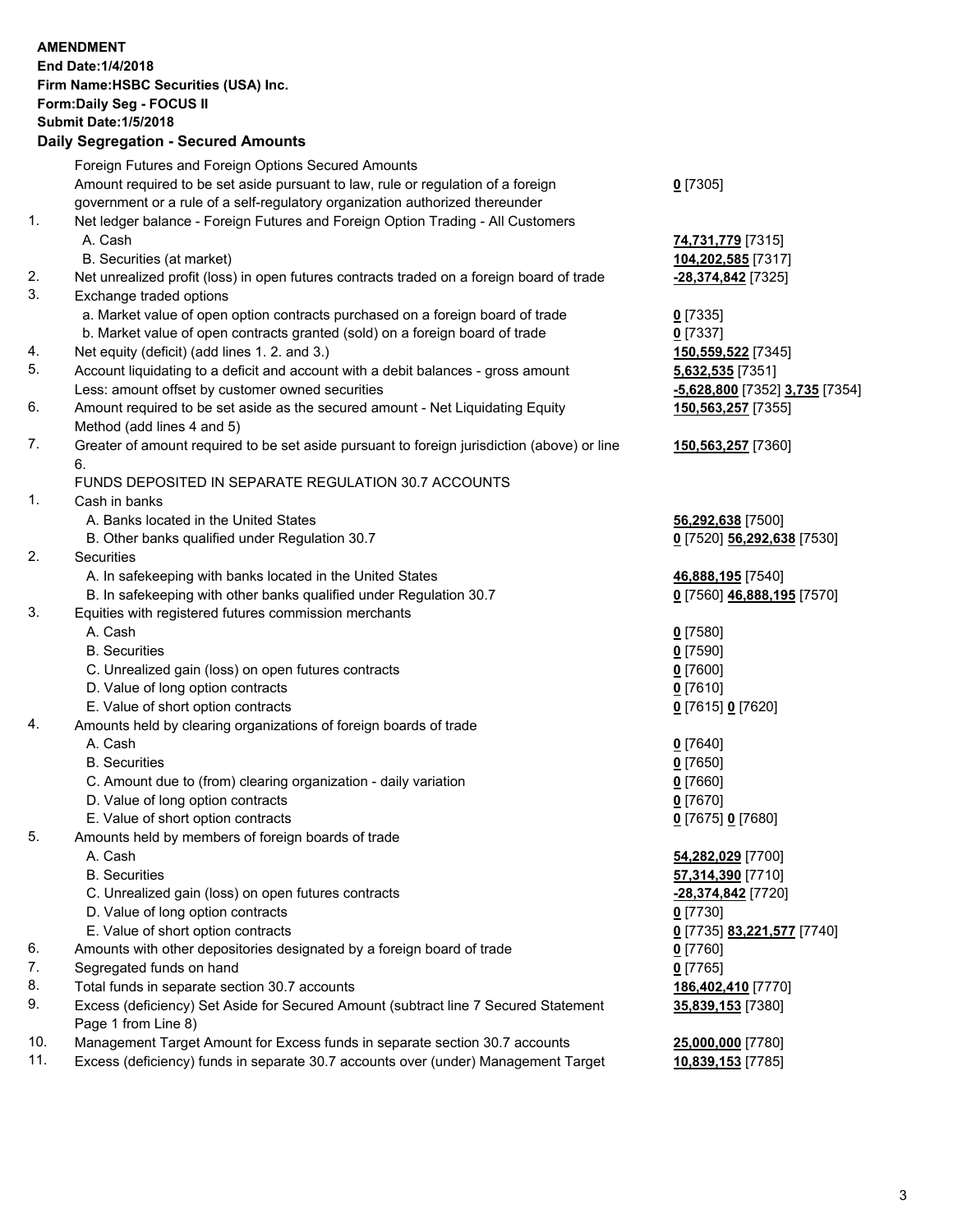## **AMENDMENT End Date:1/4/2018 Firm Name:HSBC Securities (USA) Inc. Form:Daily Seg - FOCUS II Submit Date:1/5/2018 Daily Segregation - Segregation Statement** SEGREGATION REQUIREMENTS(Section 4d(2) of the CEAct) 1. Net ledger balance A. Cash **67,819,537** [7010] B. Securities (at market) **900,190,985** [7020] 2. Net unrealized profit (loss) in open futures contracts traded on a contract market **323,045,070** [7030] 3. Exchange traded options A. Add market value of open option contracts purchased on a contract market **53,911,721** [7032] B. Deduct market value of open option contracts granted (sold) on a contract market **-8,057,334** [7033] 4. Net equity (deficit) (add lines 1, 2 and 3) **1,336,909,979** [7040] 5. Accounts liquidating to a deficit and accounts with debit balances - gross amount **6,497,831** [7045] Less: amount offset by customer securities **and the securities -6,497,831** [7047] **0** [7050] 6. Amount required to be segregated (add lines 4 and 5) **1,336,909,979** [7060] FUNDS IN SEGREGATED ACCOUNTS 7. Deposited in segregated funds bank accounts A. Cash **32,021,410** [7070] B. Securities representing investments of customers' funds (at market) **0** [7080] C. Securities held for particular customers or option customers in lieu of cash (at market) **151,746,990** [7090] 8. Margins on deposit with derivatives clearing organizations of contract markets A. Cash **460,538,953** [7100] B. Securities representing investments of customers' funds (at market) **0** [7110] C. Securities held for particular customers or option customers in lieu of cash (at market) **732,999,390** [7120] 9. Net settlement from (to) derivatives clearing organizations of contract markets **5,751,525** [7130] 10. Exchange traded options A. Value of open long option contracts **53,911,721** [7132] B. Value of open short option contracts **-8,057,334** [7133] 11. Net equities with other FCMs A. Net liquidating equity **2,690,272** [7140] B. Securities representing investments of customers' funds (at market) **0** [7160] C. Securities held for particular customers or option customers in lieu of cash (at market) **0** [7170] 12. Segregated funds on hand **15,444,605** [7150] 13. Total amount in segregation (add lines 7 through 12) **1,447,047,532** [7180] 14. Excess (deficiency) funds in segregation (subtract line 6 from line 13) **110,137,553** [7190]

- 15. Management Target Amount for Excess funds in segregation **98,000,000** [7194]
- 16. Excess (deficiency) funds in segregation over (under) Management Target Amount Excess

**12,137,553** [7198]